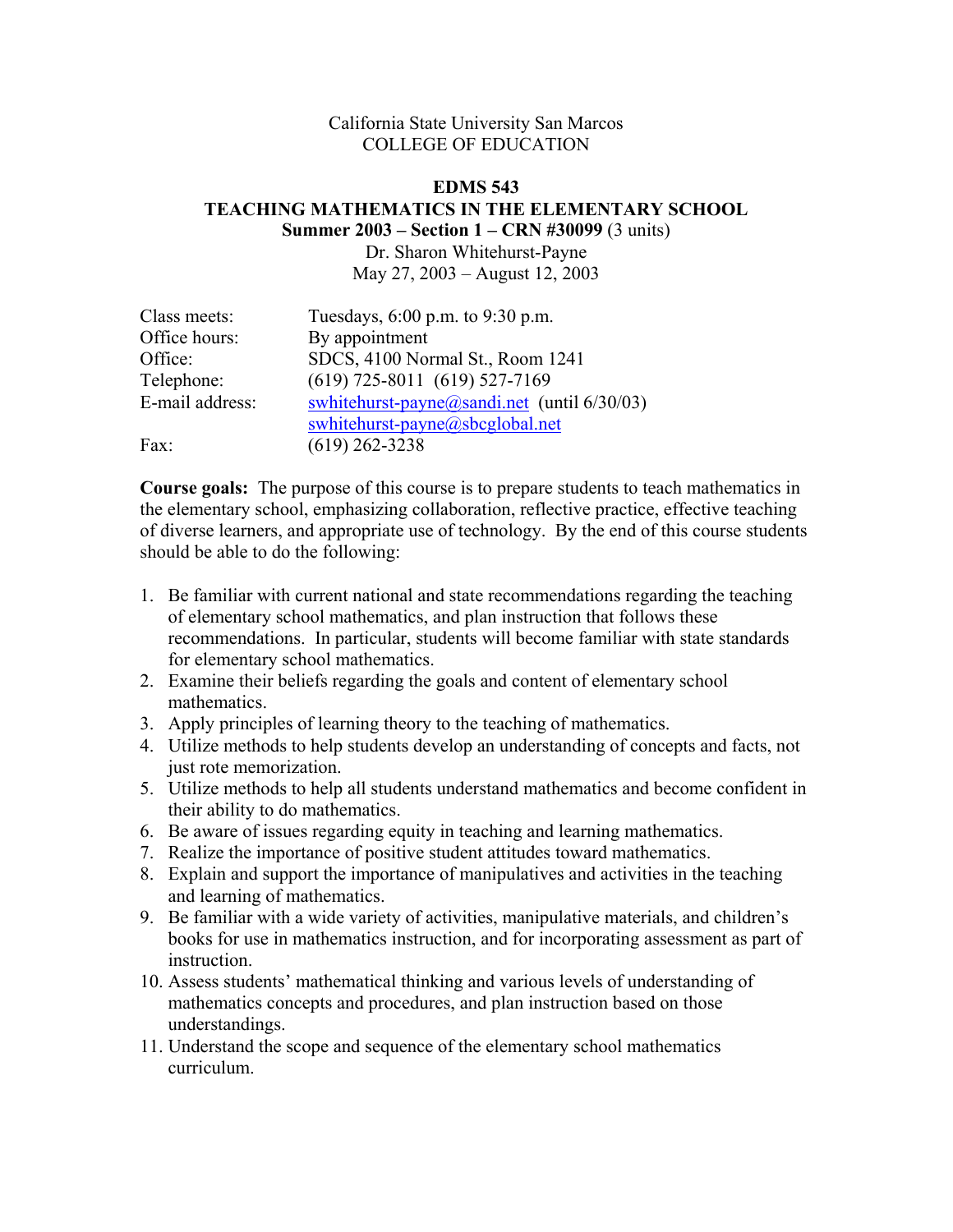12. Communicate with parents about math curriculum and ways they can help their children at home.

# **Required Course Materials and Supplies:**

 Elementary School Mathematics: Teaching Developmentally  $(4<sup>th</sup>$  ed.), Van de Walle. An E-mail account

### **Course requirements:**

- 1. Class attendance and participation
- 2. Completion of assigned readings
- 3. Satisfactory score on the final exam
- 4. Satisfactory completion of the following assignments:
	- -Mathematics autobiography
	- -Reflective summaries
	- -Alternative algorithms
	- -Math menu activities

 -A three sequence of math lessons, demonstrating planning, implementation, and reflection, including communication with and activities for parents. You may incorporate your literature. -Use the Internet as a resource

- 5. Student assessment interview case study: Interview a student and assess the student's skills and knowledge in mathematics.
- 6. Math literature book: Class will develop a rubric to determine assessment prior to assignment being done.

## **Description of assignments:**

- 1. Mathematics autobiography. Write at least four paragraphs. Include the following: a. Describe your experiences in mathematics. b. Describe a student you have worked with who was having difficulty with mathematics. c. Compare/contrast your experience with the student's. d. Explain what you must do to reach that student. Define your attitude towards mathematics.
- 2. Reflective Summaries: The purpose of this assignment is to encourage you to read and reflect upon some of the critical issues surrounding the teaching and learning of mathematics. Prior to each class, there will be assigned readings from the textbook. You should complete these readings, and then summarize and reflect on those readings. Your reflective summaries, which should be sent to me by e-mail by noon on the day of the class, should demonstrate that you have read and thought about the material. The time you spend before class reading and thinking about the issues related to the teaching and learning of mathematics will provide substantial benefit to your overall learning in this class. Your reflections should be one strong, informative paragraph.
- 3. Alternative Algorithm Assignment. The purposes of this assignment are to develop an appreciation for the fact that different cultures have found alternative but correct algorithms from those commonly used in the United States, and to reinforce the view that the algorithms we have come to use are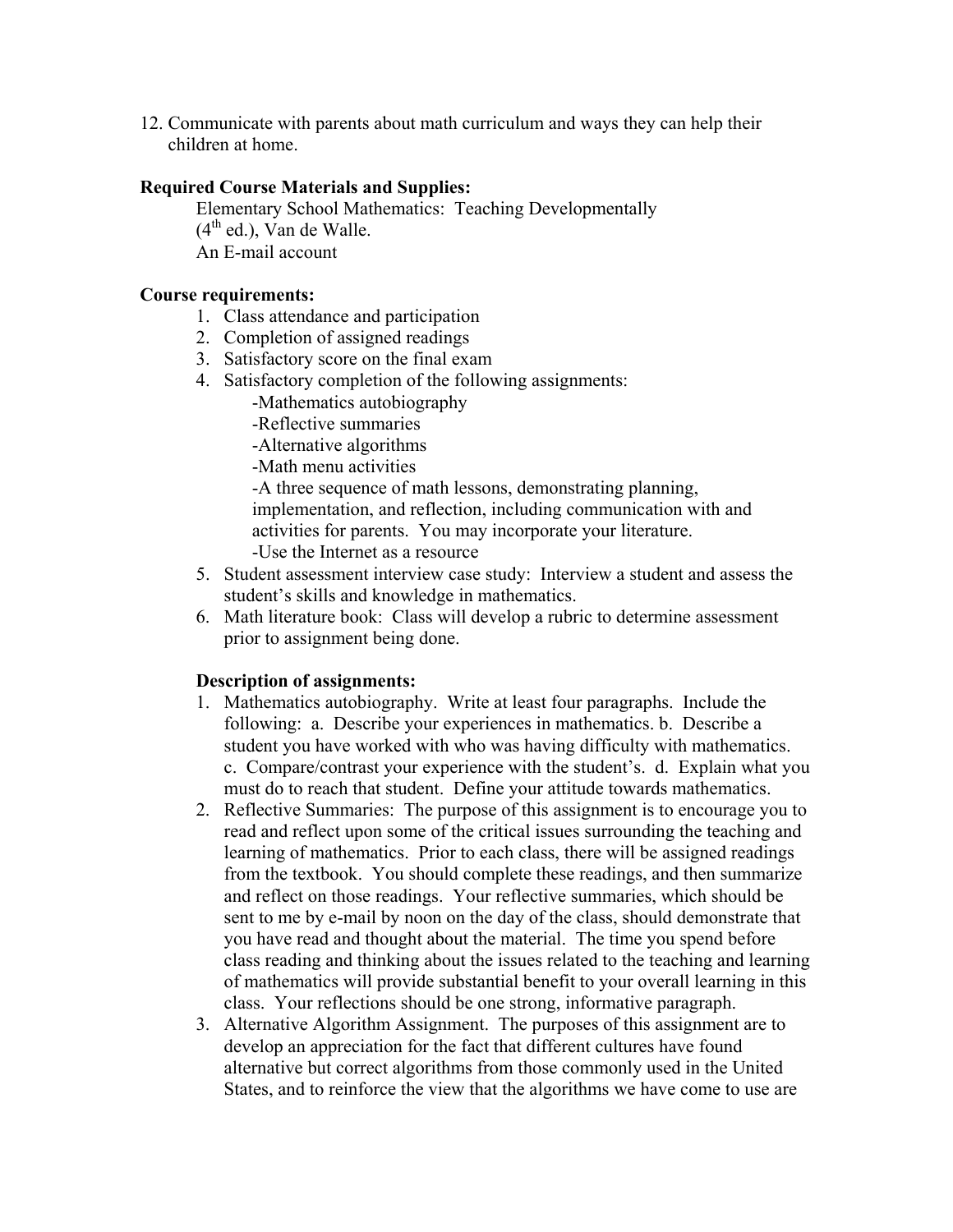simply a matter of convention and should be seen as "a way," not "the way." Your assignment is to find an alternative algorithm for one of the arithmetic operations that is either currently used or was used by people from another country or culture. An excellent source for this assignment would be the upper grades of an elementary school where the students might ask their parents, grandparents, or other relatives how they learned to add, subtract, multiply, or divide. You have the choice of submitting this assignment in writing or presenting it orally in class (approximately 5 minutes long). Your report for this assignment should include the following information:

- Where you found the algorithm
- Where the algorithm is or was used
- A clear explanation of the algorithm and how it works
- An explanation of why the algorithm works. (One way to do so is to compare it to an algorithm you use now.)
- 4. Math menu activity: Find or develop one activity either for skill or concept development and set-up and conduct a station for this activity in class. Assume some concept development on your chosen topic has already been done. Topics will be selected in class. Prepare enough copies to distribute one each to class members and instructor.
- 5. Student Assessment Case Study: Interview a student and assess the student's skills and knowledge in mathematics.
- 6. Final Exam: The exam will consist of short-answer and short-essay questions related to the course objectives and based on class discussions, activities, and readings.
- 7. Lesson Plans: The purposes of this assignment are as follows:
	- To think through a mathematical content area in terms of the big conceptual ideas, the relationship between those ideas, and the associated procedural knowledge;
	- To prepare a three-day-long unit plan to teach this content to a small group of students or the whole class, including ways to assess what students learned from this unit;
	- To reflect on your lessons and make suggestions for revisions and improvements;
	- To incorporate children's literature in mathematics teaching; and
	- To practice ways to involve parents in their children's mathematics learning.
- 8. Literature Book: Develop a literature book to be used with a math lesson.

## **Course Grading Policy:**

Each assignment meeting the requirements specified above will earn an "A", an assignment must be better than average in some way. For example, relating classwork and/or readings to an assignment, using extra creativity, thinking of a way to apply an idea in the classroom, or doing an excellent job of constructive a game would make an assignment better than average. In general, an "A" requires quality "above and beyond" the requirements.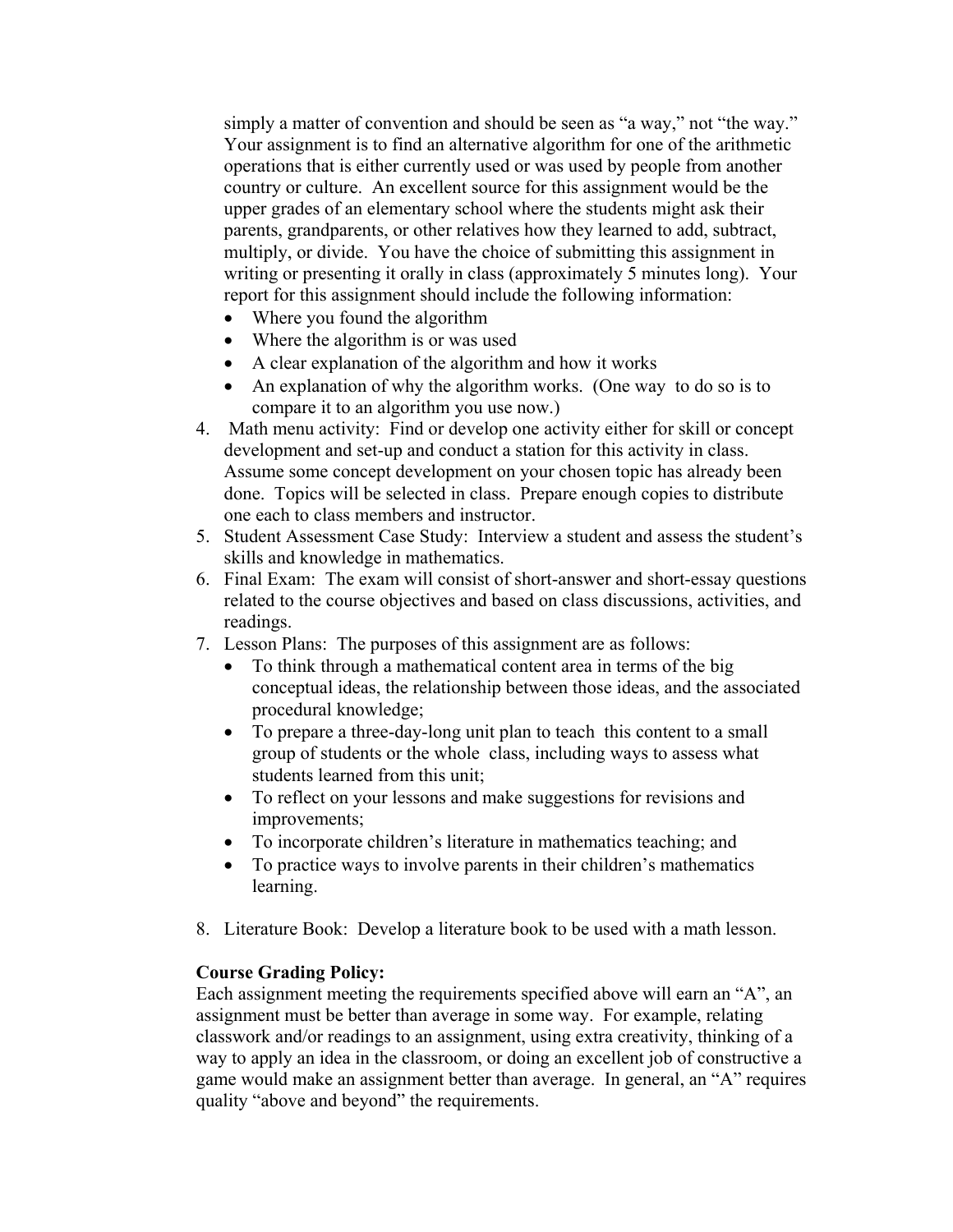All assignments turned in late will lose 10% of their total point value. Each spelling or grammatical error in a written assignment will result in a 2% deduction from your score for that assignment.

| <b>Grade Calculation:</b>    |      |
|------------------------------|------|
| Attendance and participation | 10%  |
| Math autobiography           | 5%   |
| Reflective summaries         | 10%  |
| Alternative algorithm        | 5%   |
| Math menu activities         | 10%  |
| <b>Student Assessment</b>    | 15%  |
| Final exam                   | 15%  |
| Math lesson plans            | 15%  |
| Literature book              | 15%  |
| Total                        | 100% |

### Gradin**g Scale for Course Grades**

| $A = 95 - 100$ | $C_{\pm} = 77 - 79$ |
|----------------|---------------------|
| $A = 90-94$    | $C = 74-76$         |
| $B+=87-89$     | $C = 70-73$         |
| $B = 84-86$    |                     |

Students who have not submitted all assignments by Tuesday August 12, 2003 will receive a grade of "Incomplete". Please note that each unexcused absence decreases your overall percent by 5%. For example, three unexcused absences would result in a potential maximum grade of B (85).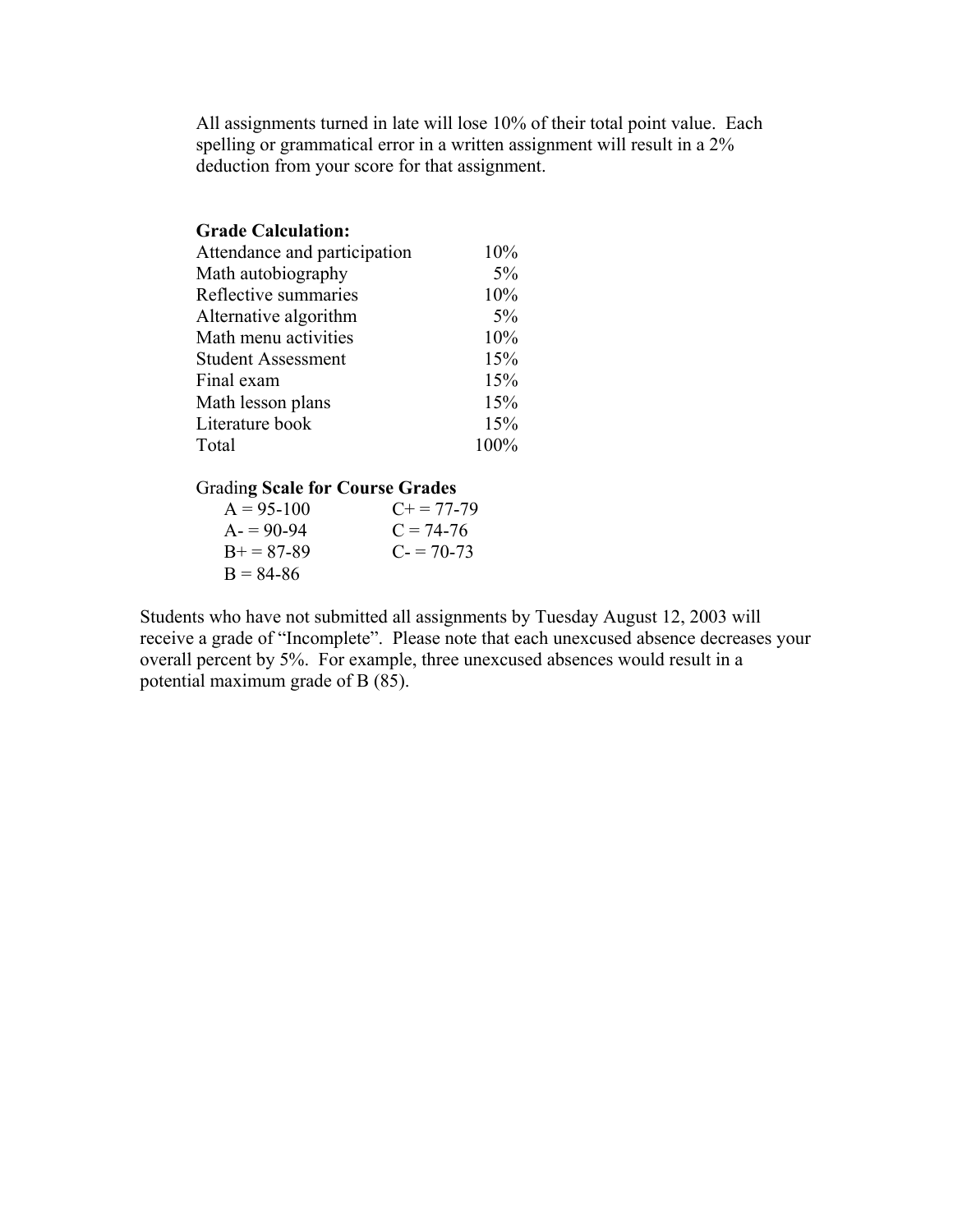#### **Class Sessions**

**Class Session 1** – 5/27/03 Topics: Course introduction; Syllabus, Standards, Lesson plans. Reading Assignments: Chapters 1, 4 (pp.44-50a), 22; Appendices A & B. Written Assignment due: Math autobiographies.

**Class Session 2** – 6/3/03 Topics: Doing math, Developing understanding Reading Assignments: Chapters 2, 3. Written Assignment due: RS2, RS3. Alternative Algorithms: Demonstration. Math Menu Activities: Demonstration.

**Class Session 3** – 6/10/03 Topics: Building assessment into instruction; Early number concepts and number sense; Teaching all children Reading Assignments: Chapters 5, 6, 23 Written Assignment due: RS 5, RS 6, RS 23 Alternative Algorithms: Group 1 Math Menu Activities: Group A (Chapter 6)

**Class Session 4** – 6/17/03 Topics: Meaning of operations using children's literature. Technology and School Mathematics. Reading Assignments: Chapters 24, 7 Written Assignment due: RS 24, RS 7, Website activity Alternative Algorithms: Group 2 Math Menu Activities: Group B

**Class Session 5** – 6/24/03 Topics: Basic Facts, Place value. Reading Assignments: Chapters 8, 9 Written Assignment due: RS 8, RS 9; Individual student assessment case Alternative Algorithms: Group 3 Math Menu Activities: Group C

**Class Session 6** – 7/1/03 Topics: Algorithms Reading Assignments: Chapter 10 Written Assignment due: RS 10 Alternative Algorithms: Group 4 Math Menu Activities: Group D